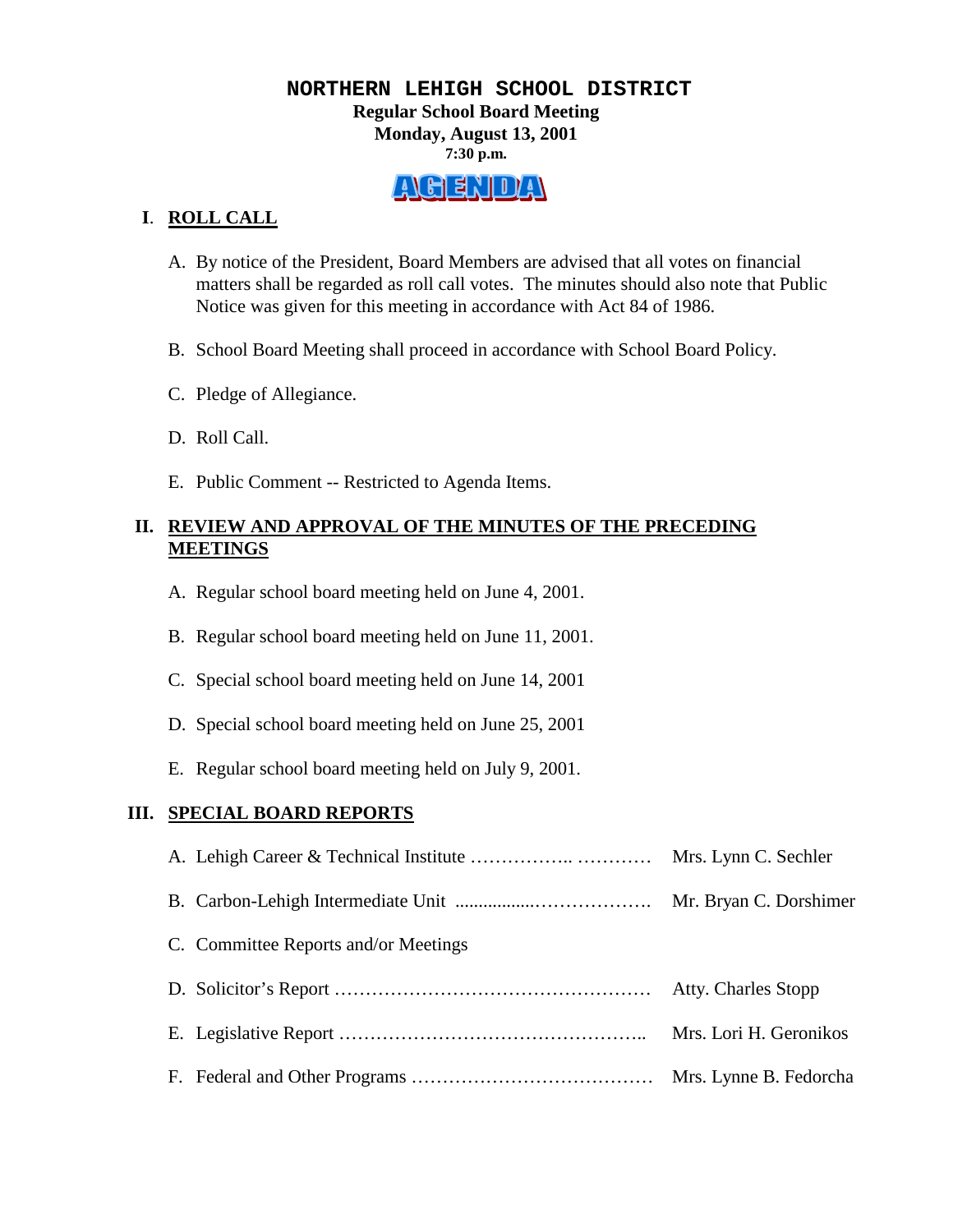- G. Superintendent's Report …………………………………… Dr. Nicholas P. Sham, Sr.
	- ❏ 2001-2002 Final Goals Report
	- ❏ The Auditor General will conduct a review conference on August 15, 2001 at 10:00 a.m. in the boardroom. Two board members must be present for this conference.
- H. An Executive Work Session will be held prior to the meeting beginning at 6:00 p.m. for personnel issues. **(Board members please see memo attachment #1)**

## **IV. PERSONNEL**

- A. Nominations for Appointment
	- 1. Instructional

| a. Barbara Zambo         | <b>Temporary Vacancy Replacement</b>                     |
|--------------------------|----------------------------------------------------------|
| Assignment:              | Special Education/Learning Support Teacher in the senior |
|                          | high school – Replacing Cassandra Frantz who was         |
|                          | granted an unpaid leave of absence.                      |
| Salary:                  | $$35,200$ (Pro-rated) (Appendix A – Step 1 Bachelors)    |
| <b>Effective Date:</b>   | August 27, 2001                                          |
| <b>Termination Date:</b> | On or about March 12, 2002                               |
|                          |                                                          |

## 2. Non-Instructional

| a. Kathleen Reese      |                                                    |
|------------------------|----------------------------------------------------|
| Assignment:            | Special Education Aide in the senior high school,  |
|                        | replacing Kimberly Andrews, who resigned.          |
| Salary:                | \$8.64 Per Hour/6 1/2 Hrs. Per Day/5 Days Per Week |
| <b>Effective Date:</b> | 2001-2002 School Year                              |

## B. Administrative Transfer

| Rebecca Schock         | <b>Special Education Aide</b> |
|------------------------|-------------------------------|
| From:                  | Middle School                 |
| To:                    | Senior High School            |
| <b>Effective Date:</b> | 2001-2002 School Year         |

#### C. Resignation – Non-Instructional

Accept the resignation of Pamela Lerch, Title I Aide in the Slatington Elementary School, effective August 1, 2001.

D. Approve a one-time additional stipend, in the amount of \$ for Mr. David Papay, Assistant High School Principal for his duties as Acting Senior High School Principal.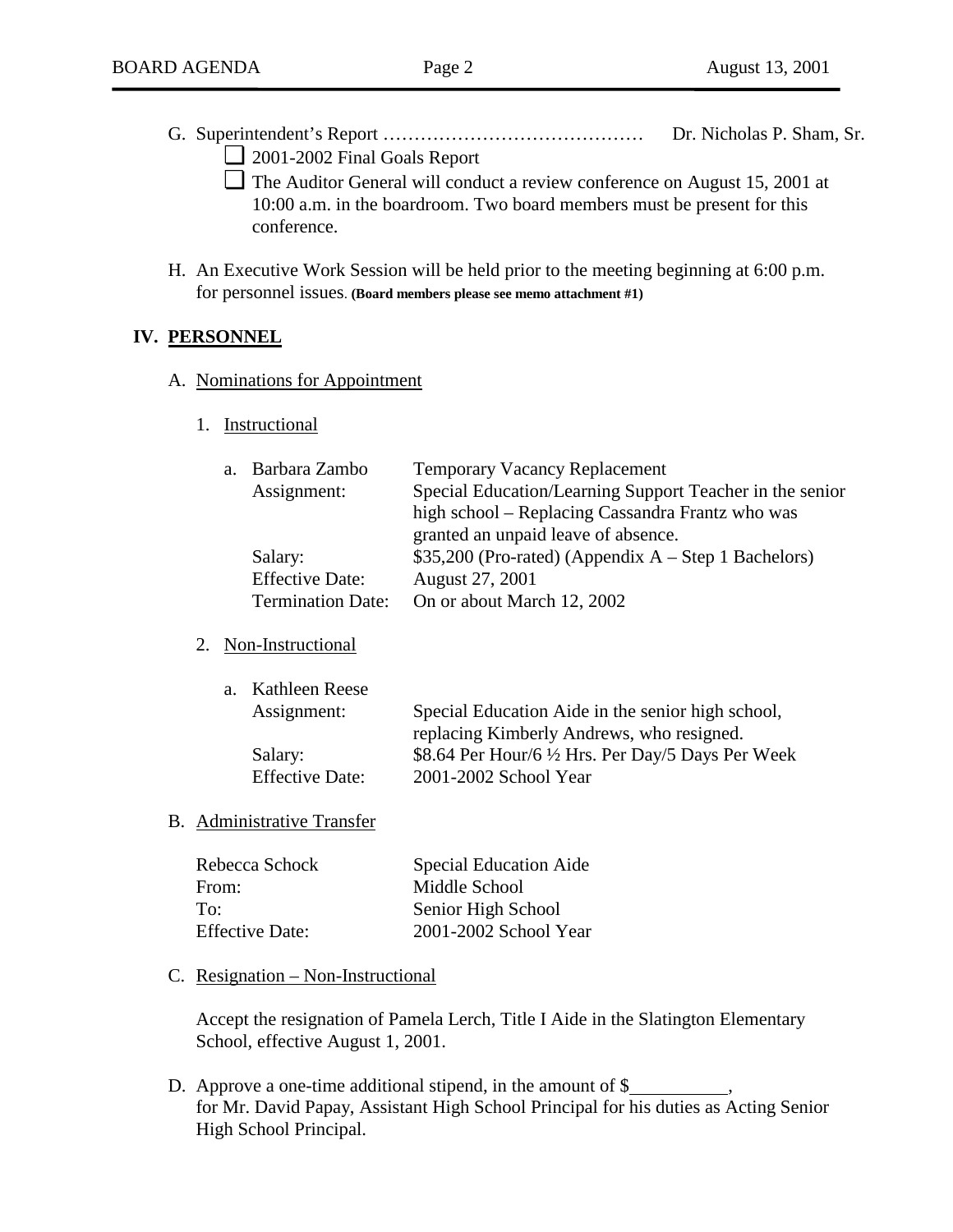- E. Approve a stipend of \$6286.00 for the position of Athletic Director for the 2001-2002 school year. This represents an increase of 3% over last year's stipend.
- F. School Physician

Appoint Dr. Sally Ann Rex as school physician for the 2001-2002 school year at the quoted rates on the 2001-2002 Auxiliary Salary Schedule. It is also recommended that Allentown Sports Medicine be employed as athletic sports physical doctors to assist with possible conflicts that may arise in scheduling athletic physicals.

- G. Approve merit increases for school administrators, as recommended by the Superintendent, for the 2001-2002 school year, to concur with the current Act 93 Administrative Compensation Plan. These increases will be retroactive to July 1, 2001.
- H. Co-Curricular Appointments for 2001-2002

 Head Baseball Coach – Frank Carazo – \$4002.00 Assistant Baseball Coach – Erv Prutzman -- \$2602.00 Assistant Baseball Coach – Larry Meixsell – \$2602.00 Head Track Coach – Bryan Geist -- \$4002.00 Assistant Track Coach – Michael Bonner -- \$2602.00 Assistant Track Coach – David Oertner – \$2602.00 Assistant Track Coach – Richard Snell -- \$2602.00 Assistant Track Coach – James Waite -- \$2602.00 Head Softball Coach – Maureen Leaswitch -- \$4002.00 Assistant Softball Coach – James Herman – \$2602.00 Assistant Softball Coach – James Yadush -- \$2602.00 Senior High Newspaper – Renee Evans -- \$1623.00 Senior High Yearbook – Babette Guss -- \$2149.00 Senior High Band – David Carroll -- \$4223.00 Senior High Chorus – Rebecca Rhodes -- \$1545.00 Audio Visual Advisor – Jason Reinhard – \$2474.00 Senior High Musical Director – Nicholas Simons -- \$2474.00 Senior Class Advisor – Patricia Jones -- \$566.00 Senior Class Advisor – Denise Turoscy -- \$566.00 Junior Class Advisor – Cassandra Frantz -- \$566.00 Junior Class Advisor – Sharon Hunsicker -- \$566.00 Sophomore Class Advisor – Scott Delong -- \$566.00 Sophomore Class Advisor – Sandra Michalik -- \$566.00 Freshman Class Advisor – Robert Kern -- \$566.00 Freshman Class Advisor – Christine Leslie -- \$566.00 Sr. High Spring Intramurals – Weightlifting – James Tkach -- \$722.00 Sr. High Spring Intramurals – Weightlifting – Todd Herzog -- \$722.00 Sr. High Spring Intramurals – Tennis – Renee Evans -- \$722.00 National Honor Society Advisor – Kim Rohrbach – \$441.00 German Exchange Club Advisor – Victoria Burse – \$682.00 Middle School Intramurals – Fall – Michelle Raber -- \$722.00 Middle School Intramurals – Winter-CPR – Michelle Raber -- \$722.00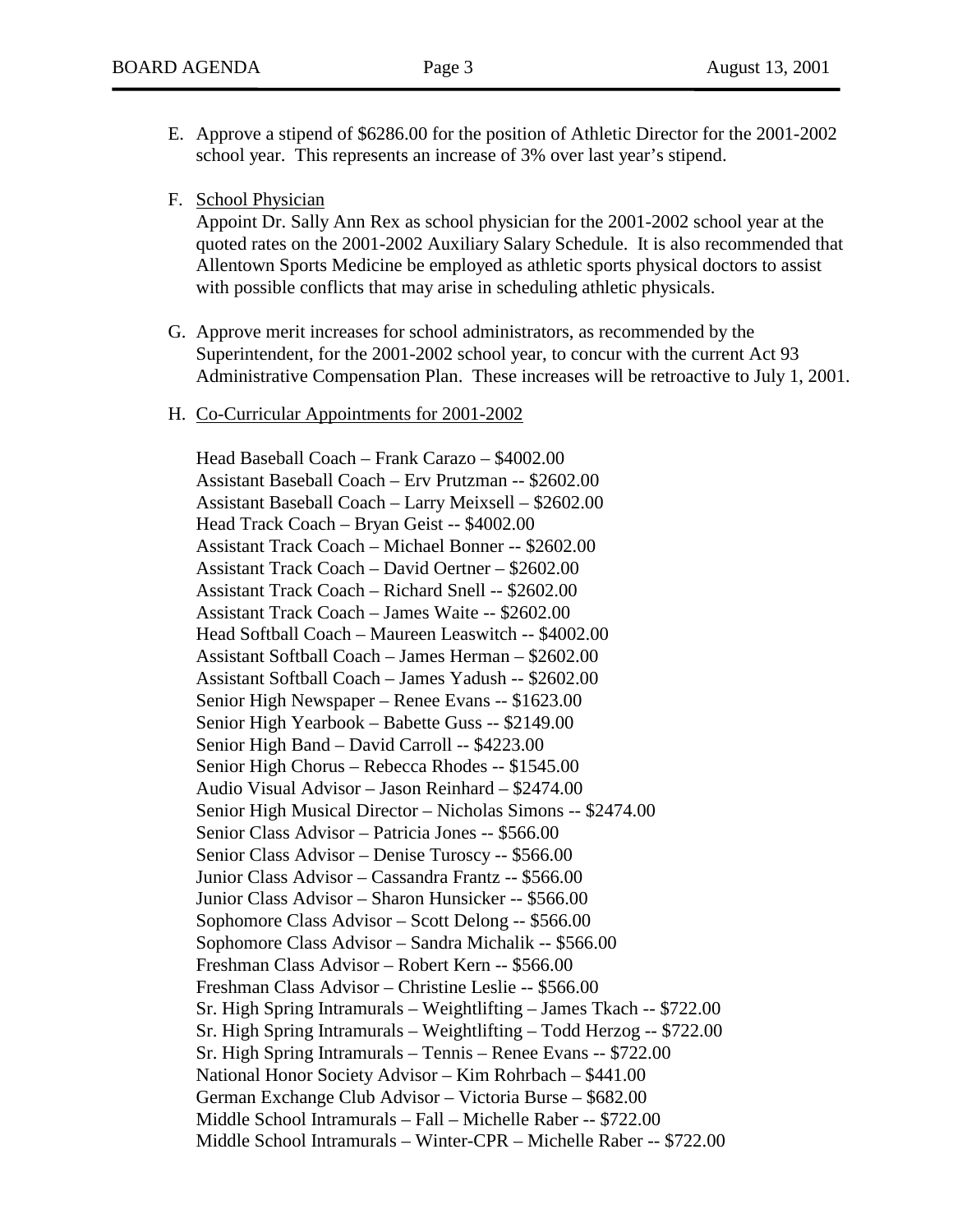Middle School Intramurals – Spring – Net Sports – Michelle Raber -- \$722.00 Middle School Band/Chorus – David Carroll/Rebecca Rhodes – 1236.00 (Shared Stipend) Middle School Student Council – Ellen Yenser -- \$1115.00 Middle School Newspaper – Catherine Farole – \$408.00 Academic Challenge Eight – Beth Case -- \$390.00 Elementary Band – Terry Jenkins -- \$704.00 Elementary AV Director – Eric Wassum -- \$1157.00

#### I. Substitutes

1. Instructional

Employ the following substitute teachers for the 2001-2002 school year at the substitute teacher rates of \$70.00 for 1-10 non-consecutive days; \$80.00 for 11-20 non-consecutive days; and \$90.00 21+ non-consecutive days:

Lisa Hohenshilt – Social Studies Mary Ann Levandusky – Elementary Diane Saeger – Elementary/Early Childhood Caroline Sickonic – Elementary Tracie Yanders – Elementary/Early Childhood Carleen Binder – Elementary K-8

- 2. Non-Instructional
	- a. Employ the following substitute aides/secretaries for the 2001-2002 school year at the rate of \$7.25 per hour:

Tamra Yesik – Instructional Aide Crystal Benninger – Instructional Aide/Secretary Ardith J. Erle – Secretary Linda Garofalo – Instructional Aide Karen Hluschak – Instructional Aide Donna Meixsell – Instructional Aide Cheryl Mill – Instructional Aide Robyn Pristash – Instructional Aide

b. Employ the following substitute cafeteria workers for the 2001-2002 school year at the rate of \$7.25 per hour:

Crystal Benninger Linda Garofalo Wendy Green Karen Hluschak Tanya Marlatt Robyn Pristash Cheryl Mill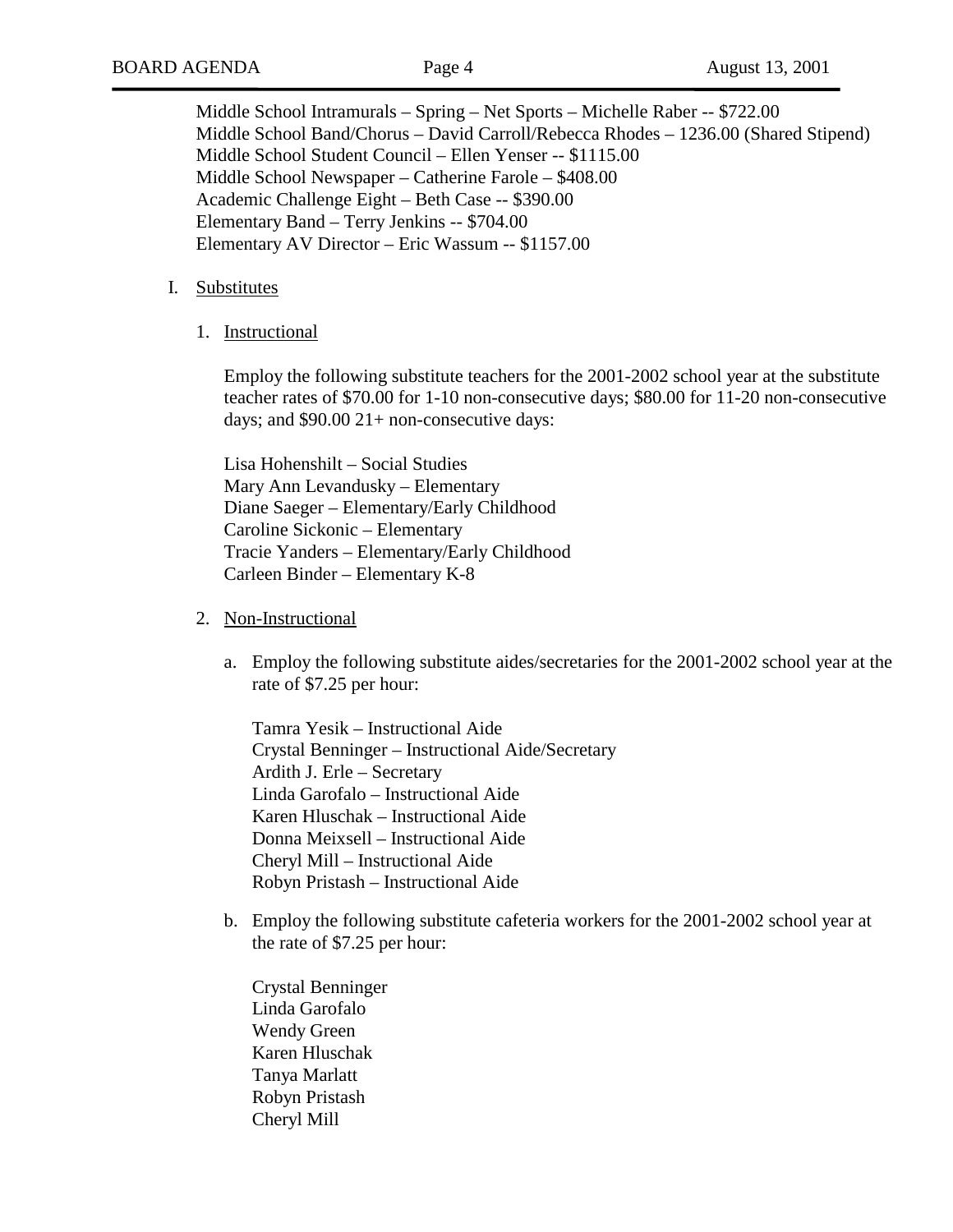c. Employ the following substitute custodians for the 2001-2002 school year at the rate of \$7.25 per hour:

Richard Bobal Earl G. Snyder, Jr.

J. Electronic Learning Facilitators

Appoint the following individuals as Electronic Learning Facilitators (E.L.F.'s) for the 2001-2002 school year and on an as-needed basis during summer vacation. Compensation for secondary E.L.F.'s is \$2285.00 per school year with designated release time and for elementary E.L.F.'s is \$2685.00 per school year:

Robert Hicks – Middle School Nevin Ranck – Senior High Donna Marushak – Peters Elementary

# **V. POLICY**

- A. Approve the Northern Lehigh Middle School Student Activities Account Statement for the month of July 2001. **(Please see attachment #2)**
- B. Use of Facilities

Grant approval to the Northern Lehigh Youth Athletic Association to use Bulldog Stadium on September 8, September 29, October 6 and October 13, 2001. **Rental fee is to be determined by the Board of School Directors.** Seven and one-half hours of custodial/maintenance fees will be billed for each use. NLYAA must provide proof of security for each event.

## **VI. CURRICULUM AND INSTRUCTION**

## **VII. OLD BUSINESS**

## **VIII. NEW BUSINESS**

## **IX. FINANCIAL**

- A. Approve the Treasurer's Report for the month of July 2001.
- B. Approve the Cafeteria Reports for the month of June and July 2001. (Information Only)
- C. Approve payment of General Fund bills for the month of July 2001.